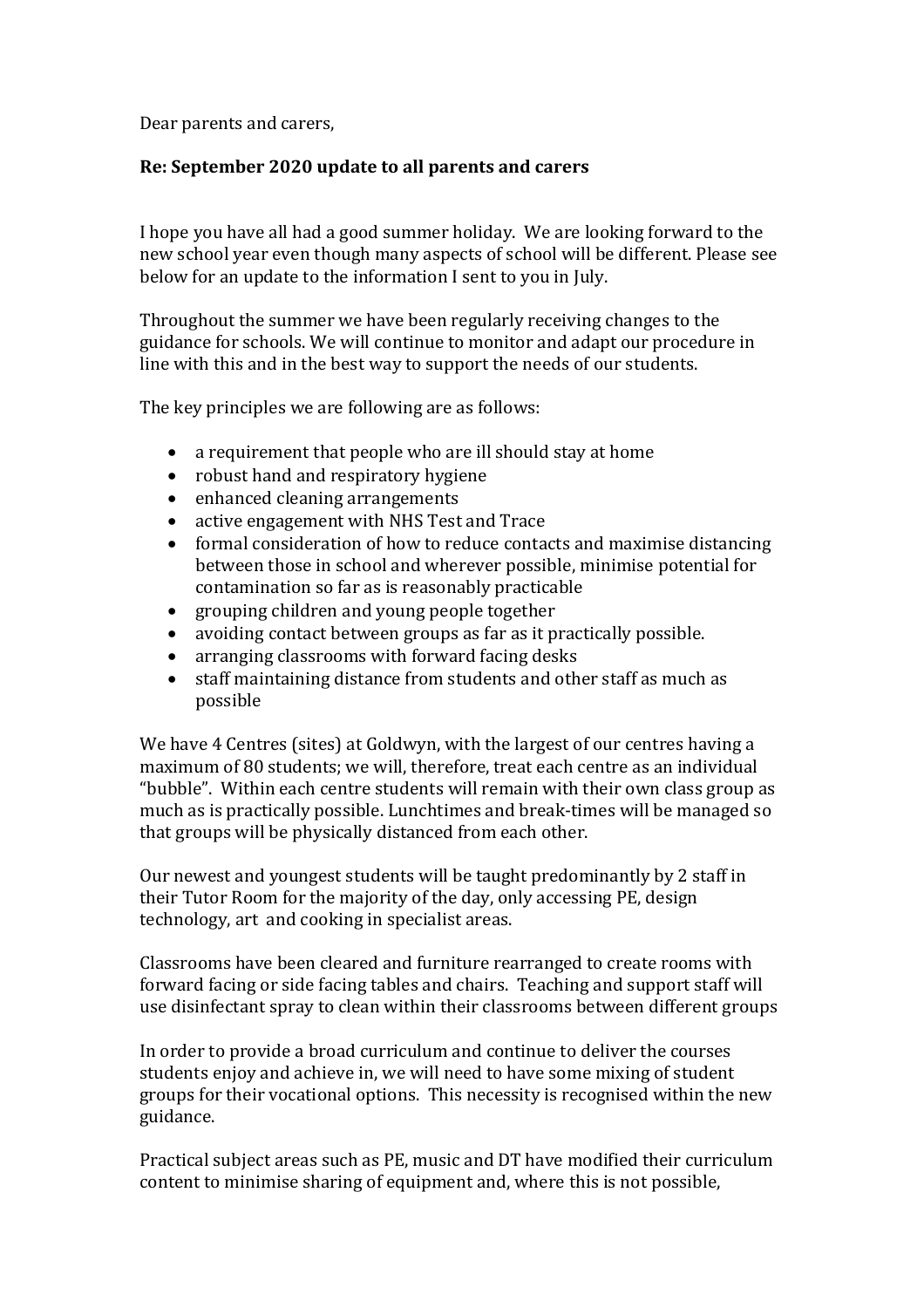cleaning of equipment between use. We have requested that **students bring in their own pens and pencils in a pencil case,** which they can take from lesson to lesson. If you are not in a position to do this a school set will be provided free of charge.

Regular hand washing and cleaning routines have been established in all centres, with staff taking on additional responsibilities and cleaners working additional hours.

You will be aware of the debate about facemasks in school over the summer. At Goldwyn we have taken the decision to allow students and staff to wear a facemask in school if they wish to.

Over the past 3 months most staff have undergone additional training to ensure they are fully prepared to support students who might be feeling additionally anxious or worried on their return to school. Lessons such as PSHE and SEAL (Social, Emotional Aspects of Learning) will have additional content aimed specifically at building confidence, positive peer interactions, managing change and anxiety and rebuilding learning skills and resilience.

Teachers have been adapting their long term plans so that they are able revisit some prior learning and cover gaps that may exist from the past few months. This will be a careful process and **no student should feel overwhelmed or under adverse pressure.** Many students arrive at Goldwyn having had gaps in their educational provision previously and so this is not a new issue to resolve for Goldwyn staff.

From September we will resume our usual transport arrangements. However, as far as possible, students will not share a vehicle with a student from another site. **Students and drivers will be required to wear a face covering and students will need to apply hand gel prior to getting into the vehicle.** Each vehicle is cleaned inside before being used by other drivers or students. **If you wish to transport your child to school yourself please let us know.**

Unfortunately, large whole school events such as assemblies, concerts and Progress Review days will not take place during the autumn terms. We will also be restricting visitors to our centres and holding our multi-agency meetings via virtual platforms.

Some of our student's access external support services (e.g. Counsellors); we are planning to provide these sessions where applicable.

I understand that some of you may have additional questions or anxieties about the return to school for you child in September. I would like to assure you that we will do everything we can to maintain a safe school and will put our efforts into providing a predictable and happy environment for everyone.

I would like to urge you to help us prevent the virus from entering the school, therefore please note the following protect and prevent measures: